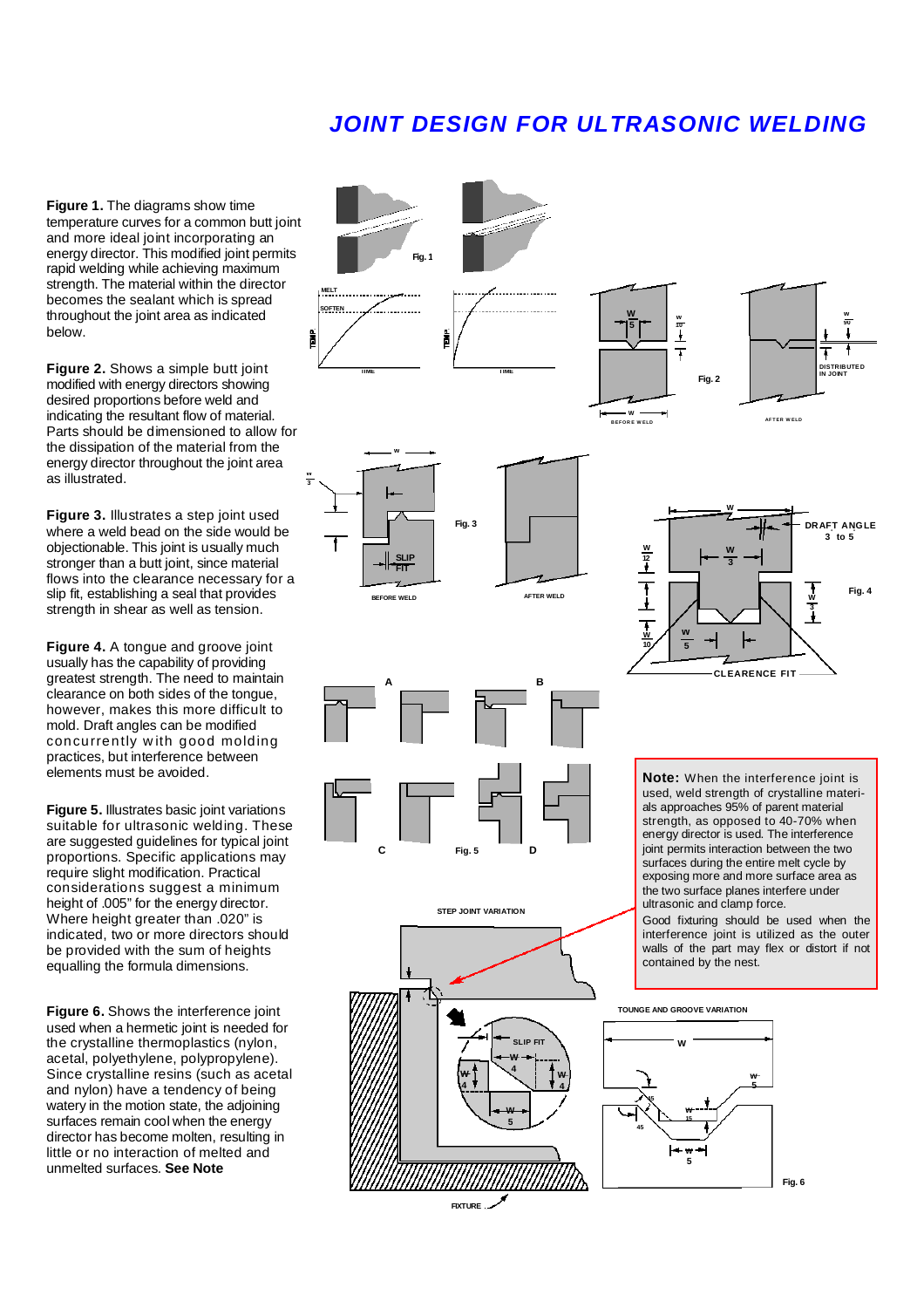# **ULTRASONIC INSERTING AND STAKING**



## **INSERTING METAL INTO PLASTIC**

For ultrasonic insertion a hole is premolded in the plastic slightly smaller in diameter than the insert it is to receive. Such a hole provides a certain degree of interference-fit and guides the insert into place. For a final interlocking assembly, the metal insert is usually knurled, undercut, or shaped to resist the loads imposed on the finished assembly as pressure is applied.

Ultrasonic vibrations travel through the driven part until they meet the joining area between metal and plastic. At this joint (or interface) the energy of the ultrasonic vibrations is released as heat. The intensity of heat created by the vibration between the plastic and the metal is sufficient to melt the plastic momentarily, permitting the inserts to be driven into place.

Ultrasonic exposure time is usually less than one second, but during this brief contact the plastic reforms itself around knurls, flutes, undercuts, or threads to encapsulate the insert.

**EXAMPLE** A typical assembly consisting of a knob of impact styrene and a steel insert as shown **(See Figure 1).** If a knob of this type is used as a locking device, it must withstand torque-loading as it is tightened on a threaded rod. It must also withstand axial shear forces as pressure is brought to bear against both plastic and metal insert surfaces.

**DESIGN REQUIREMENTS** Insert/hole design will vary with each application, but a sufficient volume of plastic must always be displaced to fill voids created by knurled and undercut areas of the insert. A slight excess of molten material can usually be tolerated while insufficient interference may result in less than required strength.

**Figure 1.** Shows the relationship of dimensions between a typical undercut insert and the diameter of the premolded hole. For tapered inserts, the hole should also be tapered, as shown in **Figure 2.** This configuration permits accurate positioning of the insert and reduces installation time. The choice of contacting the plastic or metal surface with the horn will depend upon the configuration of the part, and the ability of the assembly to accept the required vibratory intensity.

### **STAKING**

**GENERAL** As with ultrasonic welding and inserting, ultrasonic staking employs the same principles of creating localized heat through the application of high-frequency vibrations. Many staking applications involve the assembly of metal and plastic components.

**EXAMPLE** In staking, a hole in the metal receives a plastic stud. Ultrasonic staking requires the release of vibratory energy only at the surface of the plastic stud; therefore, the contact area between horn and plastic must be kept as small as possible **(Figure 3).** The horn is usually contoured to meet the specific requirements of the application. With the introduction of ultrasonic vibrations, the stud melts and reforms to create a locking head over the metal.

**DESIGN REQUIREMENTS** There are two head-forms that will satisfy the requirements of a majority of applications **(Figure 4).** The first, generally considered standard, produces a head having twice the diameter of the original stud, with the height 1/2 the stud diameter. The second, referred to as a low-profile head, has a head diameter 1 1/2 times the stud diameter, with a head height 1/4 the size of the head diameter. In addition when a conical stud can be used it is the best choice for filled materials. When appearance is not important, a knurled profile can be an excellent choices.

**SET-UP** Unlike ultrasonic plastics welding, staking requires that out-of-phase vibrations be generated between the horn and plastic surfaces. Light, initial contact pressure is therefore a requirement for out-of-phase vibratory activity within the limited contact area as shown in **Figure 3.** It is the progressive melting of plastic under continuous, but light pressure, that forms the head. Adjustment of the flow-control valve and trigger switch may be required to reduce pressure to the desired level.



**Vibration carried to end of horn only.** 

| Head Form   | Stud  | Head<br>Diam. | Head    | Center-Center<br>Diam. | Stud Height<br>Above Part |
|-------------|-------|---------------|---------|------------------------|---------------------------|
|             | Diam. |               | Height. |                        | Before Heading            |
| Standard    |       | 2d            | .5d     |                        | 1.6d                      |
| Low Profile |       | 1.5d          | 25d     | 7.5d                   | 0.6d                      |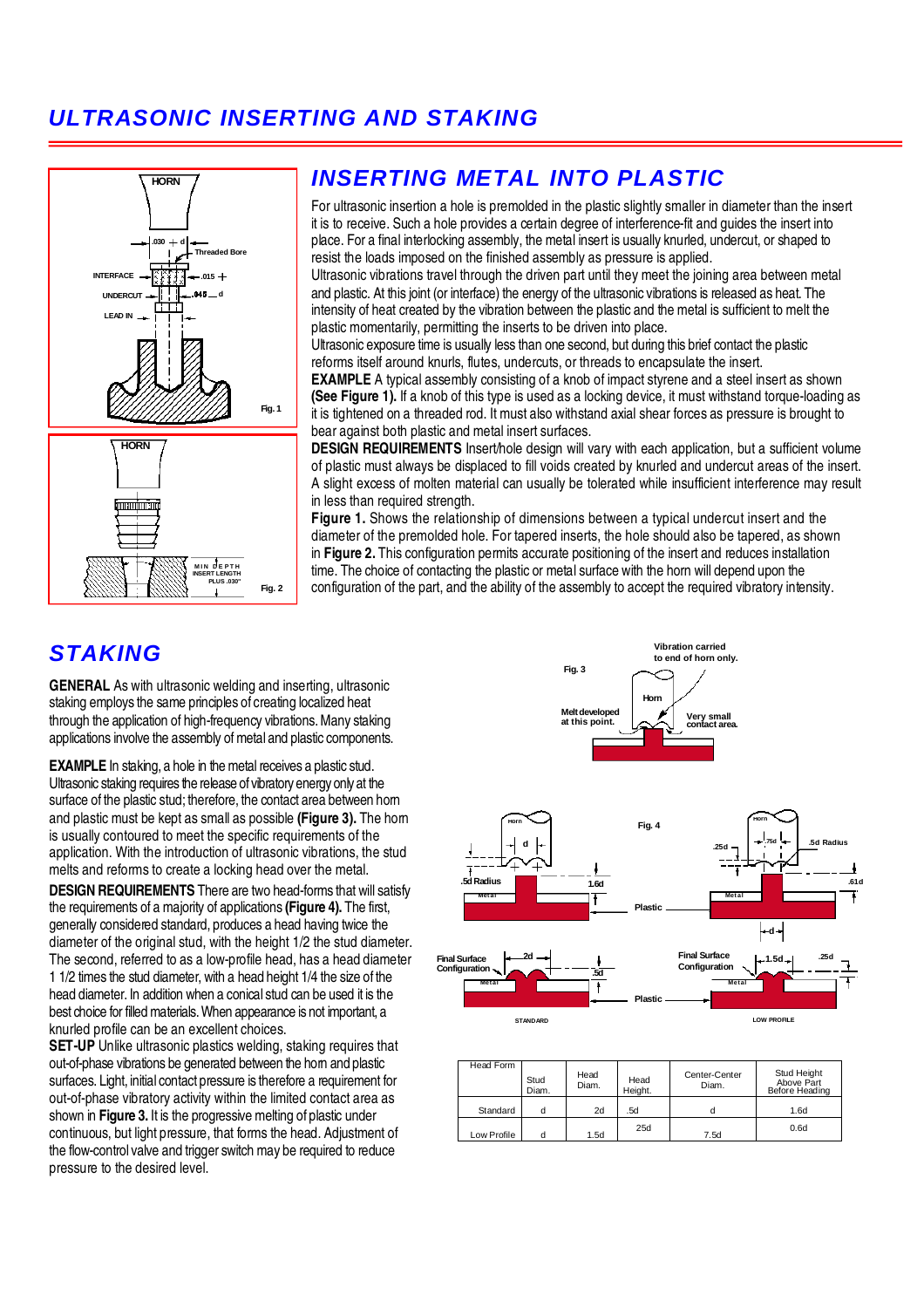### **ULTRASONIC WELDING CHARACTERISTICS AND COMPATIBILITY OF THERMOPLASTICS**

Most commonly used injection-molded materials can be ultrasonically welded without the use of solvents, heat or adhesives. Weldability of these materials depends on their melting temperatures, modulus of elasticity, impact resistance, coefficient of friction, and thermal conductivity. Generally, the more rigid the plastic, the easier it is to weld. Low modulus materials such as polyethylene can often be welded provided the horn can be positioned close to the joint area.

In staking, the opposite is usually true. The softer the plastic, the easier it is to stake. However, good results can be achieved with most plastics when the right amplitude and force combination is used.

**Table 1** indicates relative weldability characteristics for the more common thermoplastics. **Table 2** shows the compatibility for ultrasonic welding of dissimilar materials.

### **TABLE I CHARACTERISTICS\*\***

|                                                                                                                                                                                                        |                     |                                                                                                                                                                                                                                                                                                                                                                                                         |                          |         |                 | Welding                   |
|--------------------------------------------------------------------------------------------------------------------------------------------------------------------------------------------------------|---------------------|---------------------------------------------------------------------------------------------------------------------------------------------------------------------------------------------------------------------------------------------------------------------------------------------------------------------------------------------------------------------------------------------------------|--------------------------|---------|-----------------|---------------------------|
| Material                                                                                                                                                                                               | % Weld<br>strength* | Spot weld                                                                                                                                                                                                                                                                                                                                                                                               | Staking and<br>inserting | Swaging | Near<br>field + | Far<br>field <sup>+</sup> |
| General-purpose plastics                                                                                                                                                                               |                     |                                                                                                                                                                                                                                                                                                                                                                                                         |                          |         |                 |                           |
| <b>ABS</b>                                                                                                                                                                                             | $95 - 100 +$        | E                                                                                                                                                                                                                                                                                                                                                                                                       | E                        | G       | Е               | G                         |
| Polystyrene unfilled                                                                                                                                                                                   | $95 - 100 +$        | E                                                                                                                                                                                                                                                                                                                                                                                                       | E                        | F       | E               | Ε                         |
| Structural foam                                                                                                                                                                                        | 90-100a             | E                                                                                                                                                                                                                                                                                                                                                                                                       | E                        | F       | G               | P                         |
| Rubber modified                                                                                                                                                                                        | 95-100              | E                                                                                                                                                                                                                                                                                                                                                                                                       | E                        | G       | E               | $G-P$                     |
| Glass filled (up to 30%)                                                                                                                                                                               | $95 - 100 +$        | E                                                                                                                                                                                                                                                                                                                                                                                                       | E                        | F       | E               | E                         |
| SAN                                                                                                                                                                                                    | $95 - 100 +$        | E                                                                                                                                                                                                                                                                                                                                                                                                       | E                        | F       | E               | E                         |
| <b>Engineering plastics</b>                                                                                                                                                                            |                     |                                                                                                                                                                                                                                                                                                                                                                                                         |                          |         |                 |                           |
| ABS                                                                                                                                                                                                    | $95 - 100 +$        | E                                                                                                                                                                                                                                                                                                                                                                                                       | E                        | G       | E               | G                         |
| ABS/polycarbonate                                                                                                                                                                                      |                     |                                                                                                                                                                                                                                                                                                                                                                                                         |                          |         |                 |                           |
| alloy (Cycoloy 800)                                                                                                                                                                                    | $95-100 + b$        | E                                                                                                                                                                                                                                                                                                                                                                                                       | Ε                        | G       | Е               | G                         |
| ABS/PVC alloy (Cycovin)                                                                                                                                                                                | $95 - 100 +$        | Ē                                                                                                                                                                                                                                                                                                                                                                                                       | Ē                        | G       | G               | F                         |
| Acetal                                                                                                                                                                                                 | 65-70c              | G                                                                                                                                                                                                                                                                                                                                                                                                       | E                        | P       | G               | G                         |
| Acrylics                                                                                                                                                                                               | $95-100+d$          | G                                                                                                                                                                                                                                                                                                                                                                                                       | Ē                        | P       | E               | G                         |
| Acrylic multipolymer (XT-polymer)                                                                                                                                                                      | 95-100              | Ē                                                                                                                                                                                                                                                                                                                                                                                                       | Ē                        | G       | Ē               | G                         |
| Acrylic/PVC alloy (Kydex)                                                                                                                                                                              | $95 - 100 +$        | E                                                                                                                                                                                                                                                                                                                                                                                                       | E                        | G       | G               | F                         |
| ASA                                                                                                                                                                                                    | $95 - 100 +$        | E                                                                                                                                                                                                                                                                                                                                                                                                       | Ē                        | G       | Ē               | G                         |
| Modified phenylene oxide (Noryl)                                                                                                                                                                       | $95 - 100 +$        | Ē                                                                                                                                                                                                                                                                                                                                                                                                       | Ē                        | $F - P$ | G               | $E-G$                     |
| Nylon                                                                                                                                                                                                  | $90 - 100 + b$      | Ē                                                                                                                                                                                                                                                                                                                                                                                                       | Ē                        | $F - P$ | G               | F                         |
| Phenoxy                                                                                                                                                                                                | 90-100              | G                                                                                                                                                                                                                                                                                                                                                                                                       | Ē                        | G       | G               | $G-F$                     |
| Polycarbonate                                                                                                                                                                                          | $95 - 100 + b$      | E                                                                                                                                                                                                                                                                                                                                                                                                       | E                        | $G-F$   | E               | E                         |
| Polyimide                                                                                                                                                                                              | 80-90               | F                                                                                                                                                                                                                                                                                                                                                                                                       | G                        | P       | G               | F                         |
| Polyphenylene oxide                                                                                                                                                                                    | $95 - 100 +$        | Ē                                                                                                                                                                                                                                                                                                                                                                                                       | G                        | $F - P$ | G               | $G-F$                     |
| Polysulfone                                                                                                                                                                                            | $95 - 100 + b$      | E                                                                                                                                                                                                                                                                                                                                                                                                       | E                        | F       | G               | $G-F$                     |
| High-volume, low-cost applications                                                                                                                                                                     |                     |                                                                                                                                                                                                                                                                                                                                                                                                         |                          |         |                 |                           |
| <b>Butyrates</b>                                                                                                                                                                                       | 90-100              | G                                                                                                                                                                                                                                                                                                                                                                                                       | G-F                      | G       | P               | P                         |
| Cellulosics                                                                                                                                                                                            | $90-100$            | G                                                                                                                                                                                                                                                                                                                                                                                                       | $G-F$                    | G       | P               | P                         |
| Polyethelene                                                                                                                                                                                           | $90-100$            | E                                                                                                                                                                                                                                                                                                                                                                                                       | E                        | G       | $G-P$           | $F - P$                   |
| Polypropylene                                                                                                                                                                                          | 90-1 00             | E                                                                                                                                                                                                                                                                                                                                                                                                       | E                        | G       | $G-P$           | F-P                       |
| Structural foam                                                                                                                                                                                        | 85-100              | E                                                                                                                                                                                                                                                                                                                                                                                                       | E                        | F       | G               | $F - P$                   |
| Vinyls                                                                                                                                                                                                 | 40-1 00             | G                                                                                                                                                                                                                                                                                                                                                                                                       | $G-F$                    | G       | $F - P$         | F-P                       |
| Code: E= Excellent, G= Good, F= Fair, P=Poor<br>*Weld strenths are based on destructive testing<br>100+% results indicate that parent material<br>of plastic part gave way while weld remained intact. |                     | †Near field welding refers to joint 1/4 in. or less<br>c=Requires high energy and long ultrasonic<br>from area of horn contact; far field welding to<br>exposure because of low coefficient of friction.<br>joint more than 1/4 in. from contact area.<br>d=Cast grades are more difficult to weld due to<br>a=High-density foams weld best.<br>high molecular weight<br>b=moisture will inhibit welds. |                          |         |                 |                           |